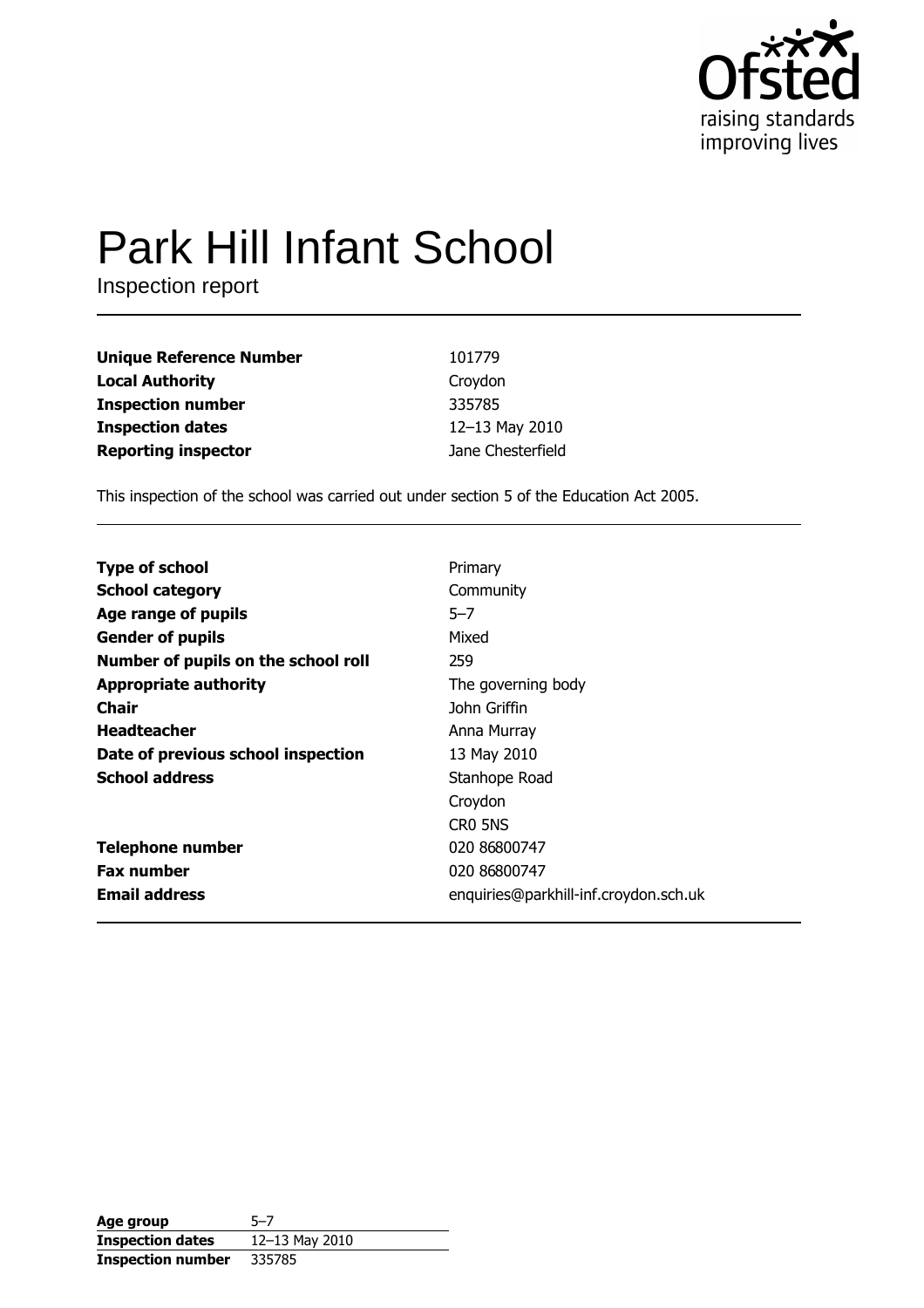The Office for Standards in Education, Children's Services and Skills (Ofsted) regulates and inspects to achieve excellence in the care of children and young people, and in education and skills for learners of all ages. It regulates and inspects childcare and children's social care, and inspects the Children and Family Court Advisory Support Service (Cafcass), schools, colleges, initial teacher training, work-based learning and skills training, adult and community learning, and education and training in prisons and other secure establishments. It rates council children's services, and inspects services for looked after children, safequarding and child protection.

Further copies of this report are obtainable from the school. Under the Education Act 2005, the school must provide a copy of this report free of charge to certain categories of people. A charge not exceeding the full cost of reproduction may be made for any other copies supplied.

If you would like a copy of this document in a different format, such as large print or Braille, please telephone 08456 404045, or email enquiries@ofsted.gov.uk.

You may copy all or parts of this document for non-commercial educational purposes, as long as you give details of the source and date of publication and do not alter the documentation in any way.

Royal Exchange Buildings St Ann's Square Manchester M2 7LA T: 08456 404045 Textphone: 0161 618 8524 E: enquiries@ofsted.gov.uk W: www.ofsted.gov.uk © Crown copyright 2010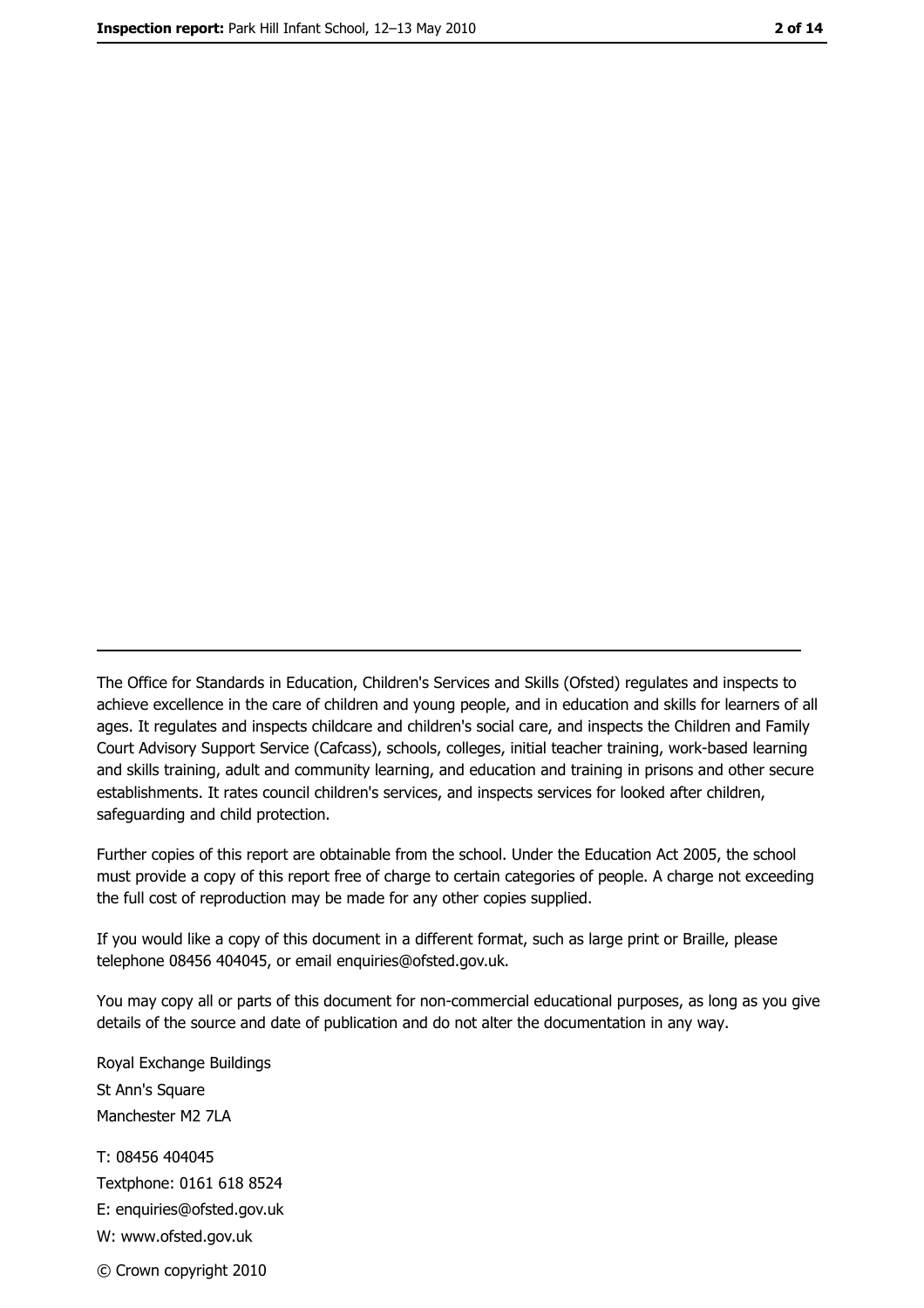## **Introduction**

This inspection was carried out by three additional inspectors. They visited 18 lessons or parts of lessons and observed nine teachers. Inspectors held meetings with groups of pupils, governors and staff. They observed the school's work, and looked at school policies and documentation, safeguarding records, pupils' work, assessment data, monitoring records, strategic planning and the minutes of governors' meetings. Ouestionnaires completed by staff and 86 parents and carers were analysed.

The inspection team reviewed many aspects of the school's work. It looked in detail at the following:

- the current picture of attainment and progress across the school  $\blacksquare$
- the impact of strategies to improve spoken and written language  $\blacksquare$
- teachers' success in meeting the different needs of pupils in their classes  $\blacksquare$
- the effectiveness of leaders in supporting teaching across the school.  $\blacksquare$

## Information about the school

Park Hill is a two-form entry infant school serving a residential area close to the centre of Croydon. About three-quarters of the pupils come from minority ethnic backgrounds and many have an Indian heritage. More than a third are learning English as an additional language, which is above average. The proportion of pupils known to be eligible for free school meals is just below average. The proportion of pupils with special educational needs and/or disabilities is also just below average. These needs relate mainly to speech and language difficulties. The proportion with statements of special educational needs is below average. Early Years Foundation Stage provision is offered in the Reception classes. The school has gained the Healthy Schools award. There are currently two additional classes in Year 1 and one additional class in Reception to meet the demand in the borough for school places. The school is waiting to hear whether it will be re-designated as a three-form entry school by the local authority. The headteacher is retiring at the end of the summer term and the acting chair of governors is standing down.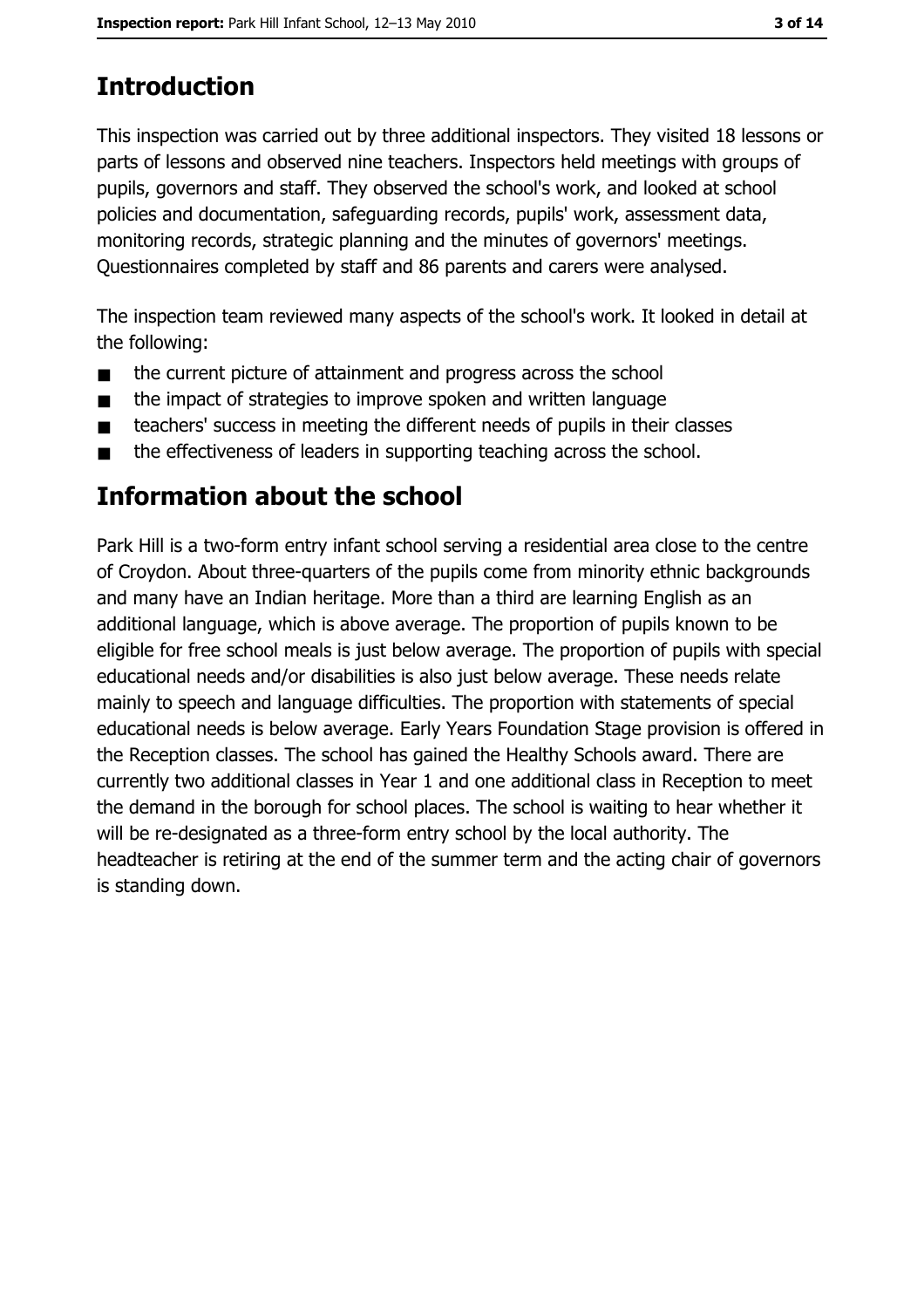## **Inspection judgements**

### Overall effectiveness: how good is the school?

#### The school's capacity for sustained improvement

#### **Main findings**

Park Hill Infants is an outstanding school where pupils get an excellent start to their education. Pupils are very happy at the school and parents and carers appreciate what it offers them and their children. One pupil, on being asked why she liked the school, replied, 'Because you learn so much.' A parent commented, 'The school is excellent in every way and it has done wonders for my child', while another said, 'This is a truly inclusive, multicultural school. The leadership and teachers are excellent, providing enough challenges for all the pupils to learn, enjoy and achieve.'

The school has an ethos which believes that all pupils can succeed, no matter what their background and capabilities, and a commitment to providing an outstanding all-round education for infant-aged pupils. As a result, pupils love learning and are always eager to do their best at their activities. They make progress at a rate which is always good and frequently exceptional. Pupils enter Key Stage 1 with levels of skills and understanding which are just above those found nationally. By the time they leave the school they reach standards in reading, writing and mathematics which are consistently high compared with national levels. This happens because of teaching which is consistently good and often outstanding, and an excellent curriculum which is exciting and stimulating, particularly in the arts and in information and communication technology. Through its monitoring, the school has recognised that many pupils, especially those who are new to learning English, need extra help with their speaking skills to help them develop the vocabulary and structures for their writing. There has been an increased focus on role play in class to increase pupils' confidence in using English, and on visits to give pupils new experiences to write about. These are proving exceptionally successful.

Pupils are extremely well prepared for junior school. Their behaviour is outstanding because they show excellent self-discipline and willingness to listen to adults at all times. However, the attendance of some pupils is not good enough, often because of extended holidays during term time. Pupils have a great deal of consideration for others, and mix and play readily with others from different backgrounds. They are secure and confident at school, and happy to do things for themselves. This is thanks to the example set by adults, and to the high quality of the individual care and support all pupils enjoy. The success of the school has been brought about by the hard work of the headteacher, senior staff and governors, who are steering the school successfully through a period of great change and uncertainty, and who have never lost sight of their constant aim to provide a first-class education for their pupils. They keep a close eye on the changing needs of the school, and have identified, for example, that the outdoor area for the Early Years Foundation Stage is no longer big enough to meet the needs of

| п |  |
|---|--|
| ್ |  |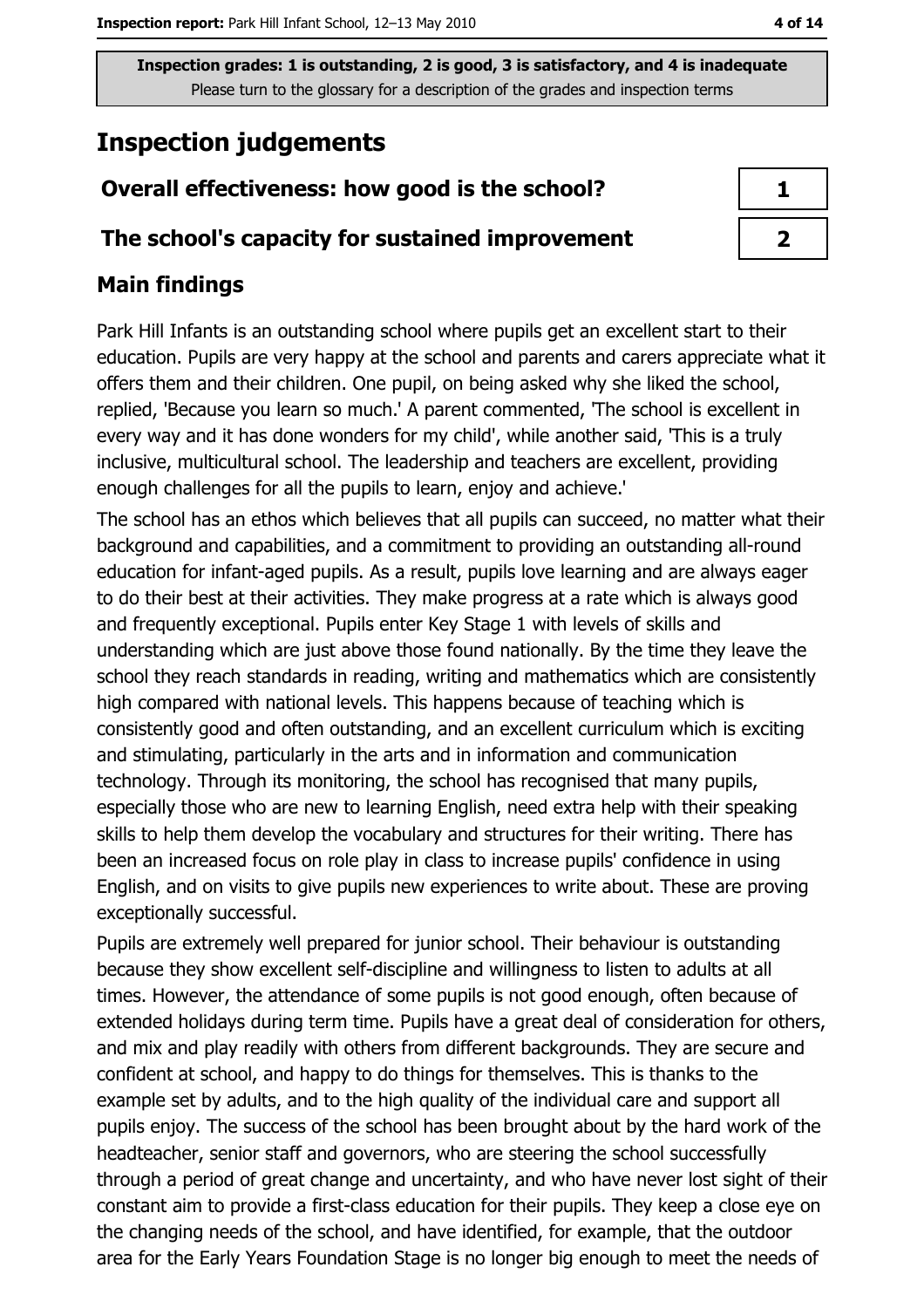the numbers of children who use it. Excellent systems for tracking pupils' progress, close monitoring of the work going on in classrooms, and focused support for new and temporary staff have meant that the school has been able to build on and improve on pupils' achievement since the last inspection. Senior staff have a very clear insight into the school's strengths and the challenges it currently faces, and school self-evaluation is accurate. In the light of the major changes ahead, the school has a good capacity for further continuous improvement.

#### What does the school need to do to improve further?

- Strengthen existing work with parents and carers and the local authority to improve  $\blacksquare$ levels of attendance.
- Proceed with plans to extend and redevelop the outdoor area for the Early Years  $\blacksquare$ Foundation Stage.

#### **Outcomes for individuals and groups of pupils**

The work seen in lessons and pupils' books confirms that standards are high and that progress for all groups of pupils is good and frequently outstanding across the school. Pupils love learning and are developing excellent work habits that lead directly to their very good achievement. They settle very guickly, listen attentively and are always keen to answer questions or discuss ideas with their classmates. When they are asked to work independently, they are eager to get going and are frequently able to work without supervision. In a literacy lesson in Year 1, for example, a group of pupils made animal masks for role play without any need for adult help, and began to act out their roles with their partners without needing to be reminded. Pupils have very good concentration and many are able to write at length when required to do so. They understand their targets and know what they have to do to reach them.

Pupils show great enthusiasm for their tasks, because these are so well matched to their needs. In a Year 2 literacy lesson, for example, a group of lower-attaining boys were asked to use the computer to do their writing. They were very pleased at the chance to do this because they were able to get their ideas down without needing to worry about their handwriting skills. Pupils with special educational needs and/or disabilities achieve better than their counterparts nationally, because work is very well tailored to their needs, and because they are very well supported in class. Indian pupils achieve particularly well. Pupils of all abilities love opportunities to be creative, and this is evident from the excellent quality of the artwork displayed all around the school.

Pupils say that they love coming to school, but unfortunately not all parents and carers support the school by ensuring that their children attend regularly and on time. A considerable number take their children out of school during term time for extended holidays abroad, and this has an adverse impact on the school's attendance figures.

Pupils say they feel safe and secure at school, and the playground is a happy and welcoming environment. Pupils have a good understanding of how to be healthy through eating sensibly and taking exercise. They make a good contribution to the

 $\mathbf{1}$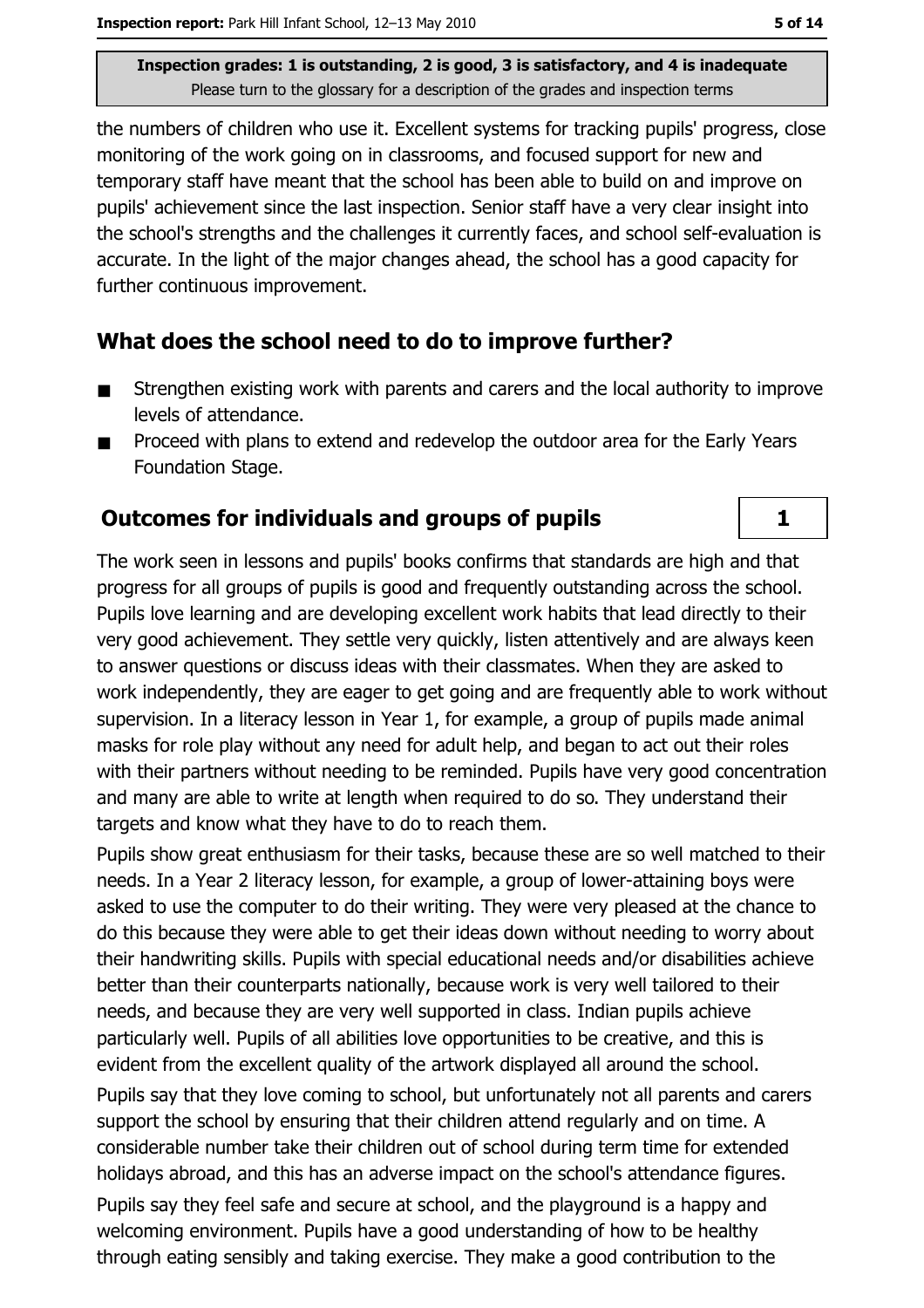school community by taking responsibilities they are given seriously, and by offering their ideas and suggestions for improving the school in circle time. Their spiritual, moral, social and cultural development is good. They recognise and respect the needs of others, know the difference between right and wrong and are developing very good social skills.

These are the grades for pupils' outcomes

| Pupils' achievement and the extent to which they enjoy their learning                                                     |                         |
|---------------------------------------------------------------------------------------------------------------------------|-------------------------|
| Taking into account:<br>Pupils' attainment <sup>1</sup>                                                                   | 1                       |
| The quality of pupils' learning and their progress                                                                        | 1                       |
| The quality of learning for pupils with special educational needs and/or<br>disabilities and their progress               | $\overline{2}$          |
| The extent to which pupils feel safe                                                                                      | $\overline{\mathbf{2}}$ |
| <b>Pupils' behaviour</b>                                                                                                  | 1                       |
| The extent to which pupils adopt healthy lifestyles                                                                       | $\overline{\mathbf{2}}$ |
| The extent to which pupils contribute to the school and wider community                                                   | $\overline{\mathbf{2}}$ |
| The extent to which pupils develop workplace and other skills that will<br>contribute to their future economic well-being | $\overline{2}$          |
| Taking into account:<br>Pupils' attendance <sup>1</sup>                                                                   | 3                       |
| The extent of pupils' spiritual, moral, social and cultural development                                                   | $\overline{\mathbf{2}}$ |

#### How effective is the provision?

The school provides pupils with a wealth of new experience and the foundations of a solid set of skills for life. The curriculum rightly centres on reading, writing and numeracy skills, but offers much more than this to develop an all-round love of learning. In Year 1, for example, a recent trip to London Zoo brought their topic of the rainforest to life. Pupils have written with delight about the exotic animals they have seen for the first time, and have drawn and painted clearly identifiable pictures of many of them. Thanks to exciting developments in information and communication technology and investment in hardware, pupils often have computer skills which are far ahead of expectations for their age. Year 2 pupils, for example, have produced simple

The grades for attainment and attendance are: 1 is high; 2 is above average; 3 is broadly average; and 4 is low.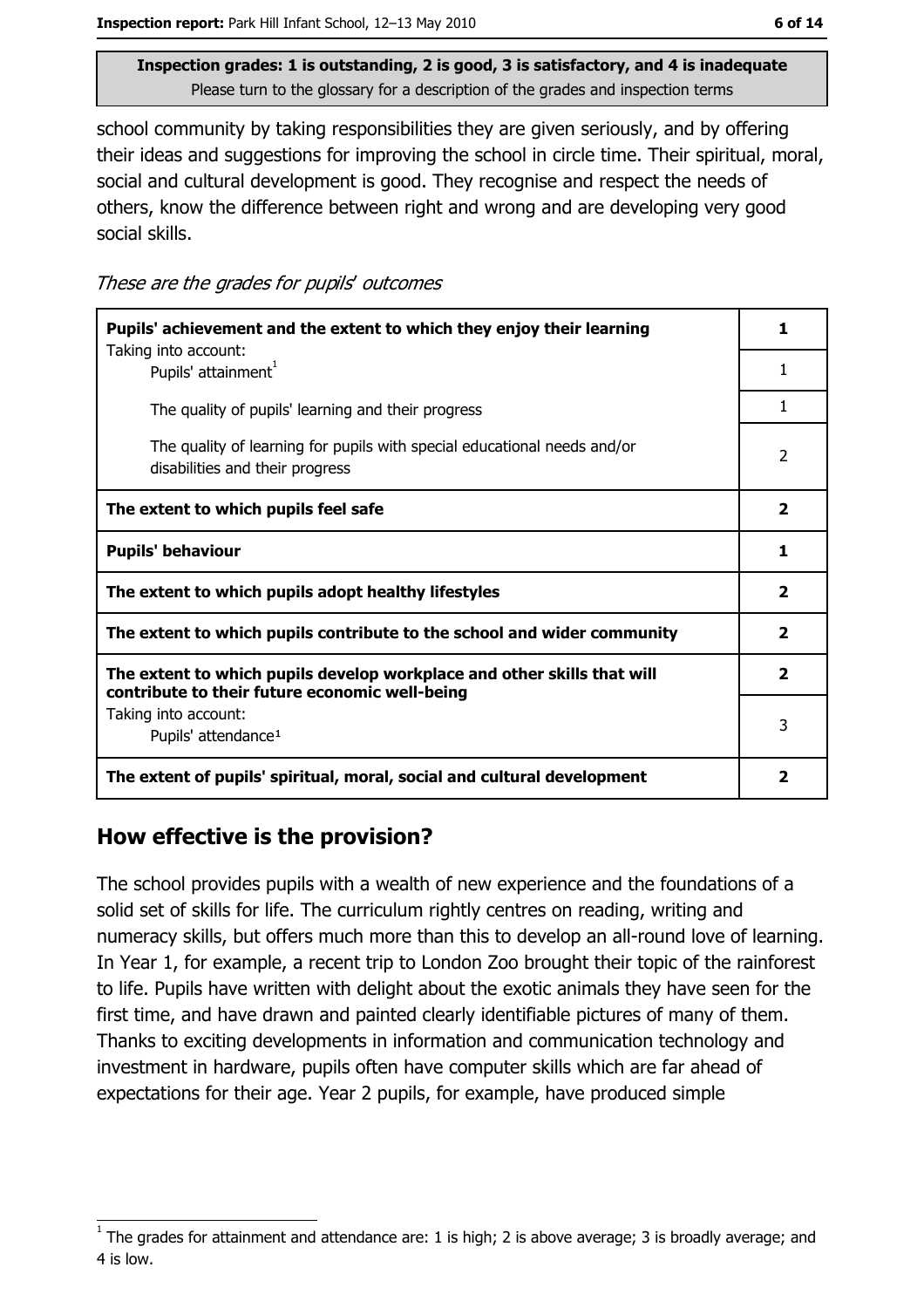presentations using computer software.

Thanks to the school's clear expectations for teaching, and the support given to new and temporary staff, teachers meet the differing needs of their individual pupils very successfully. Teachers have high expectations for their pupils and their lessons are full of pace and challenge. Links across the curriculum are very strong and add much interest to lessons. In Year 2, for example, pupils learnt about the topical subject of volcanoes erupting, and used this as a basis for their research and writing tasks. Learning support assistants work very well alongside class teachers to enable pupils of all abilities to make good progress. Teachers consistently use methods which are helpful to pupils who are learning English as an additional language. They make very good use of visual aids, such as the interactive whiteboard, repeat and reinforce new vocabulary and ideas, and use questioning skilfully to check pupils have understood. The quality of shared planning across the yeargroups supports temporary teachers and ensures that pupils benefit from a consistent approach.

All pupils are very well known to staff, and their progress is tracked closely so that they can quickly be given extra support if they show signs of falling behind. There is a very carefully constructed network of support available for pupils who have personal difficulties or who may be vulnerable. The school works diligently to reward and promote the benefits of good attendance and is committed to enforcing tougher sanctions on the small number of families who persistently take their children out of school in term time.

These are the grades for the quality of provision

| The quality of teaching                                                                                    |  |
|------------------------------------------------------------------------------------------------------------|--|
| Taking into account:<br>The use of assessment to support learning                                          |  |
| The extent to which the curriculum meets pupils' needs, including, where<br>relevant, through partnerships |  |
| The effectiveness of care, guidance and support                                                            |  |

#### How effective are leadership and management?

Outstanding leadership from the headteacher and senior staff has enabled the school to improve its provision and outcomes since the last inspection, despite all the changes which have taken place. One parent commented, The school is very well run with a strong teaching staff and a headteacher with a clear vision about the type of learning environment she wants to create.' Some staff said that leadership was inspirational and motivated them to do their best. Those staff with leadership responsibilities are full of enthusiasm for their roles and determination to bring about further improvement. The governing body fulfils its role well. It has supported the school efficiently and effectively through recent changes, and is well prepared for the new challenges of recruiting a new headteacher and paving the way for the future development of the school. Procedures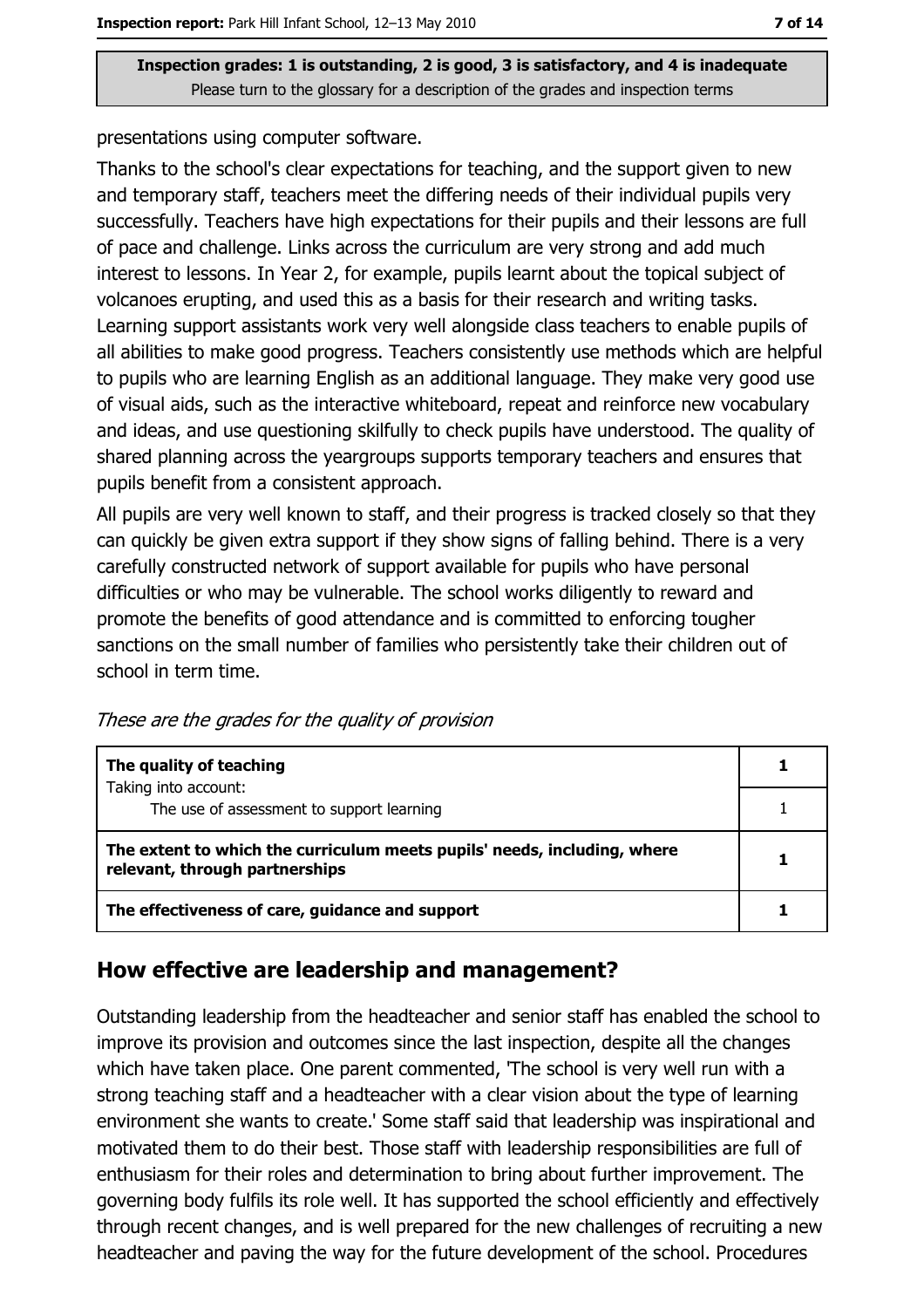for safeguarding fully meet requirements. All necessary checks on adults are carried out, and risk assessments are thorough. Child protection procedures are rigorous and staff training is up to date.

The school works exceptionally well to promote equal opportunities and tackle discrimination. The achievement of all groups of pupils is carefully tracked and all have the chance to do as well as they possibly can. The school makes a good contribution to community cohesion, helping children to make sense of the local and wider community and understand the different lives that other people live. It has fostered good relations with parents and carers. There are good links, too, with other organisations, enabling the school, its pupils and parents and carers to benefit from, for example, the work of a drama therapist and of a parent support adviser.

These are the grades for leadership and management

| The effectiveness of leadership and management in embedding ambition and<br>driving improvement                                                                     |                         |
|---------------------------------------------------------------------------------------------------------------------------------------------------------------------|-------------------------|
| Taking into account:<br>The leadership and management of teaching and learning                                                                                      |                         |
| The effectiveness of the governing body in challenging and supporting the<br>school so that weaknesses are tackled decisively and statutory responsibilities<br>met | $\overline{\mathbf{2}}$ |
| The effectiveness of the school's engagement with parents and carers                                                                                                | $\overline{\mathbf{2}}$ |
| The effectiveness of partnerships in promoting learning and well-being                                                                                              | $\mathbf{z}$            |
| The effectiveness with which the school promotes equality of opportunity and<br>tackles discrimination                                                              |                         |
| The effectiveness of safeguarding procedures                                                                                                                        | $\mathbf{z}$            |
| The effectiveness with which the school promotes community cohesion                                                                                                 | 2                       |
| The effectiveness with which the school deploys resources to achieve<br>value for money                                                                             |                         |

#### **Early Years Foundation Stage**

Children enter the Early Years Foundation Stage with a level of skills which is similar to that expected nationally, although many are at the early stages of learning English. As a result of a good range of activities covering all the areas of learning, they make good progress in the Reception classes. There is a good focus on developing language skills through role play, and classrooms are word-rich environments. The layout of the premises means that one class benefits from a sizeable outdoor area which is used very well, but that the other two classes have to share a small area which does not give staff enough scope to offer a full range of activities outdoors. There is a good balance of adult-led and child-initiated activities, and staff work well as a team to support children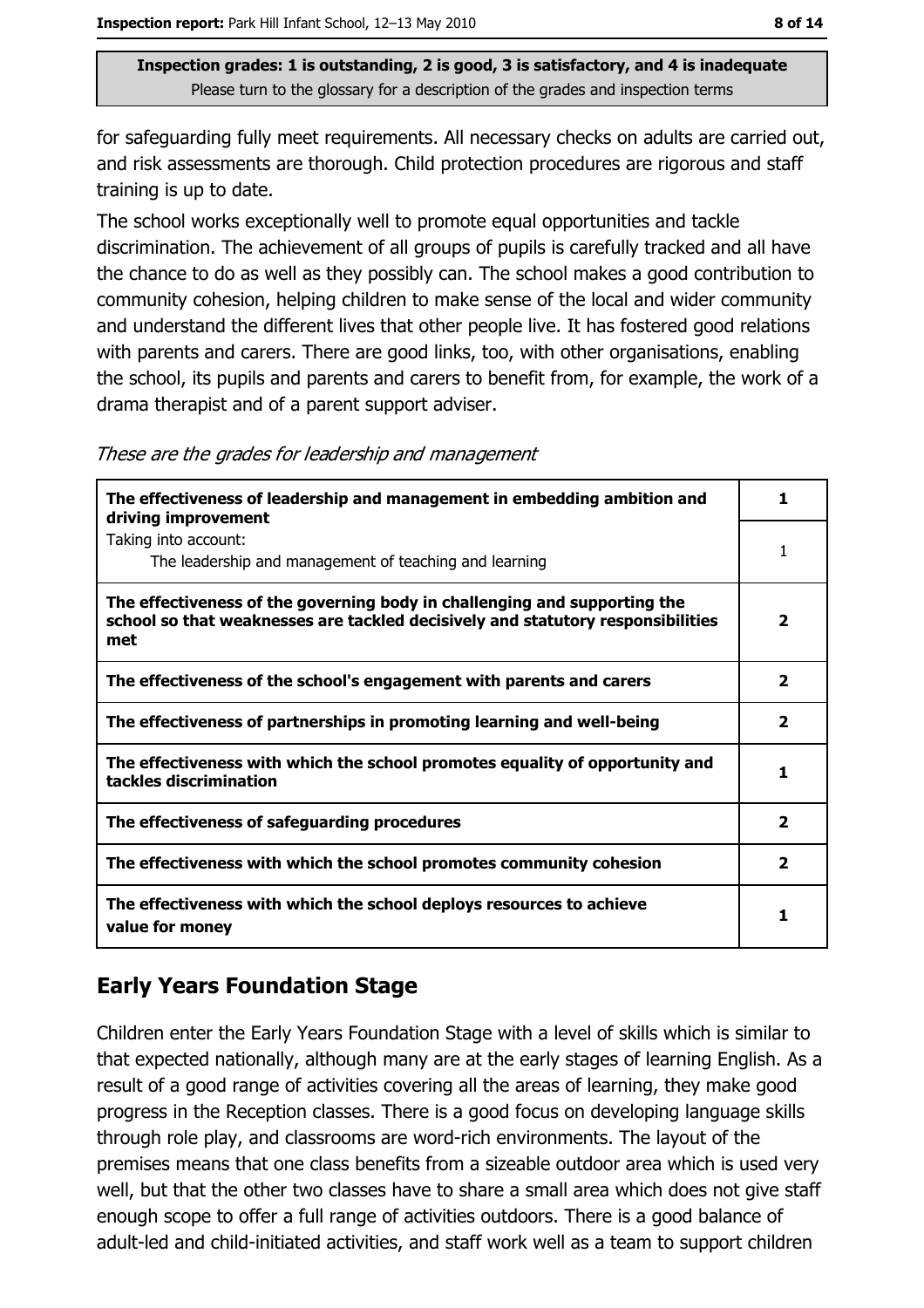in their learning. Children are settled and happy in the Reception classes, and willingly follow routines to keep themselves safe and healthy. They get on well with one another and with adults.

The Early Years Foundation Stage is well led, and good-quality planning ensures that there is consistency in the teaching of skills and the provision of indoor opportunities across the classes. Assessment is carried out regularly and systematically, and excellent tracking systems mean that gaps in children's knowledge can be quickly identified and remedied. Relationships with parents and carers are very positive, and they are given every support and encouragement to help their children with their learning.

These are the grades for the Early Years Foundation Stage

| <b>Overall effectiveness of the Early Years Foundation Stage</b>                             | $\mathbf{2}$  |
|----------------------------------------------------------------------------------------------|---------------|
| Taking into account:                                                                         |               |
| Outcomes for children in the Early Years Foundation Stage                                    |               |
| The quality of provision in the Early Years Foundation Stage                                 |               |
| The effectiveness of leadership and management of the Early Years<br><b>Foundation Stage</b> | $\mathcal{P}$ |

#### **Views of parents and carers**

The overwhelming majority of parents and carers who responded to the questionnaire were very happy with the school and what it offers their children. They felt very sure that their children enjoved school and were safe at school, and that the school was well led and managed. A few felt that the school did not help them support their children's learning, take account of their suggestions and concerns, or help prepare their children for the future. Inspectors investigated these views but did not uphold them. Parents and carers receive good information on how to help their children at home, and are able to drop in to talk to their children's teachers about their learning and progress on a weekly basis. Children are very well prepared for the future and the next steps in their education, developing excellent literacy, numeracy and social skills. However, the uncertainty over junior school places for the large cohorts in Year 1 and Reception is causing parents and carers considerable anxiety.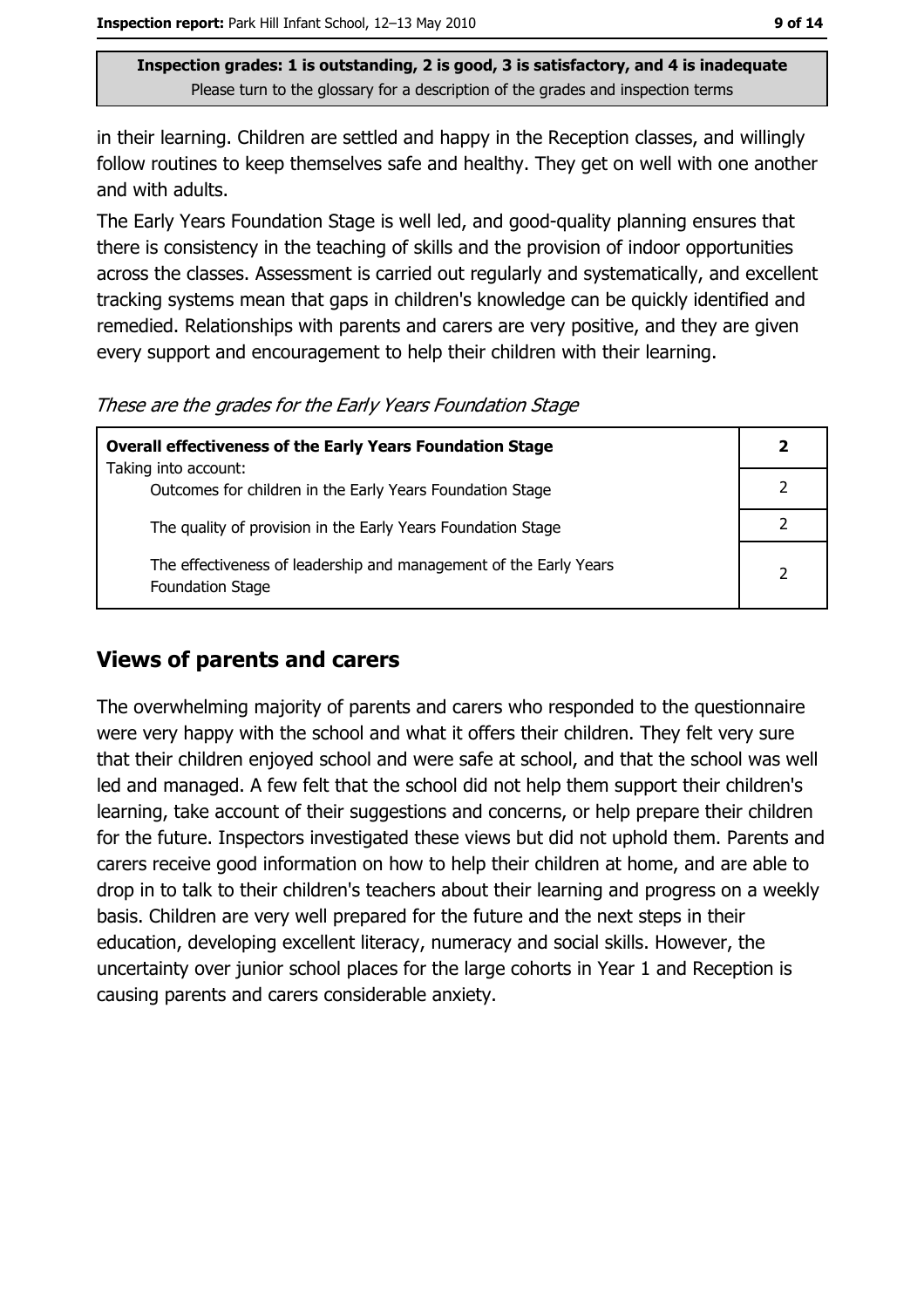#### Responses from parents and carers to Ofsted's questionnaire

Ofsted invited all the registered parents and carers of pupils registered at Park Hill Infant School to complete a questionnaire about their views of the school.

In the questionnaire, parents and carers were asked to record how strongly they agreed with 13 statements about the school.

The inspection team received 86 completed questionnaires by the end of the on-site inspection. In total, there are 259 pupils registered at the school.

| <b>Statements</b>                                                                                                                                                                                                                                       | <b>Strongly</b><br><b>Agree</b> |               | <b>Agree</b> |               |                | <b>Disagree</b> |              | <b>Strongly</b><br>disagree |  |
|---------------------------------------------------------------------------------------------------------------------------------------------------------------------------------------------------------------------------------------------------------|---------------------------------|---------------|--------------|---------------|----------------|-----------------|--------------|-----------------------------|--|
|                                                                                                                                                                                                                                                         | <b>Total</b>                    | $\frac{1}{2}$ | <b>Total</b> | $\frac{0}{0}$ | <b>Total</b>   | $\frac{0}{0}$   | <b>Total</b> | $\frac{1}{2}$               |  |
| My child enjoys school                                                                                                                                                                                                                                  | 58                              | 67            | 24           | 28            | 1              | $\mathbf{1}$    | 0            | 0                           |  |
| The school keeps my child<br>safe                                                                                                                                                                                                                       | 53                              | 62            | 29           | 34            | $\overline{2}$ | 2               | 0            | 0                           |  |
| The school informs me<br>about my child's progress                                                                                                                                                                                                      | 36                              | 42            | 46           | 53            | 3              | 3               | $\mathbf{0}$ | 0                           |  |
| My child is making enough<br>progress at this school                                                                                                                                                                                                    | 35                              | 41            | 43           | 50            | 6              | 7               | 0            | 0                           |  |
| The teaching is good at this<br>school                                                                                                                                                                                                                  | 44                              | 51            | 33           | 38            | 6              | 7               | 0            | 0                           |  |
| The school helps me to<br>support my child's learning                                                                                                                                                                                                   | 39                              | 45            | 36           | 42            | 8              | 9               | 0            | 0                           |  |
| The school helps my child to<br>have a healthy lifestyle                                                                                                                                                                                                | 44                              | 51            | 37           | 43            | 4              | 5               | 0            | 0                           |  |
| The school makes sure that<br>my child is well prepared for<br>the future (for example<br>changing year group,<br>changing school, and for<br>children who are finishing<br>school, entering further or<br>higher education, or<br>entering employment) | 25                              | 29            | 43           | 50            | 8              | 9               | $\mathbf 0$  | 0                           |  |
| The school meets my child's<br>particular needs                                                                                                                                                                                                         | 29                              | 34            | 46           | 53            | 6              | 7               | 0            | 0                           |  |
| The school deals effectively<br>with unacceptable behaviour                                                                                                                                                                                             | 42                              | 49            | 39           | 45            | $\mathbf{1}$   | $\mathbf{1}$    | 1            | $\mathbf{1}$                |  |
| The school takes account of<br>my suggestions and<br>concerns                                                                                                                                                                                           | 28                              | 33            | 44           | 51            | 8              | 9               | 0            | 0                           |  |
| The school is led and<br>managed effectively                                                                                                                                                                                                            | 49                              | 57            | 35           | 41            | $\mathbf{1}$   | $\mathbf{1}$    | 0            | $\mathbf 0$                 |  |
| Overall, I am happy with my<br>child's experience at this<br>school                                                                                                                                                                                     | 46                              | 53            | 36           | 42            | 3              | 3               | $\mathbf 0$  | 0                           |  |

The table above summarises the responses that parents and carers made to each statement. The percentages indicate the proportion of parents and carers giving that response out of the total number of completed questionnaires. Where one or more parents and carers chose not to answer a particular question, the percentages will not add up to 100%.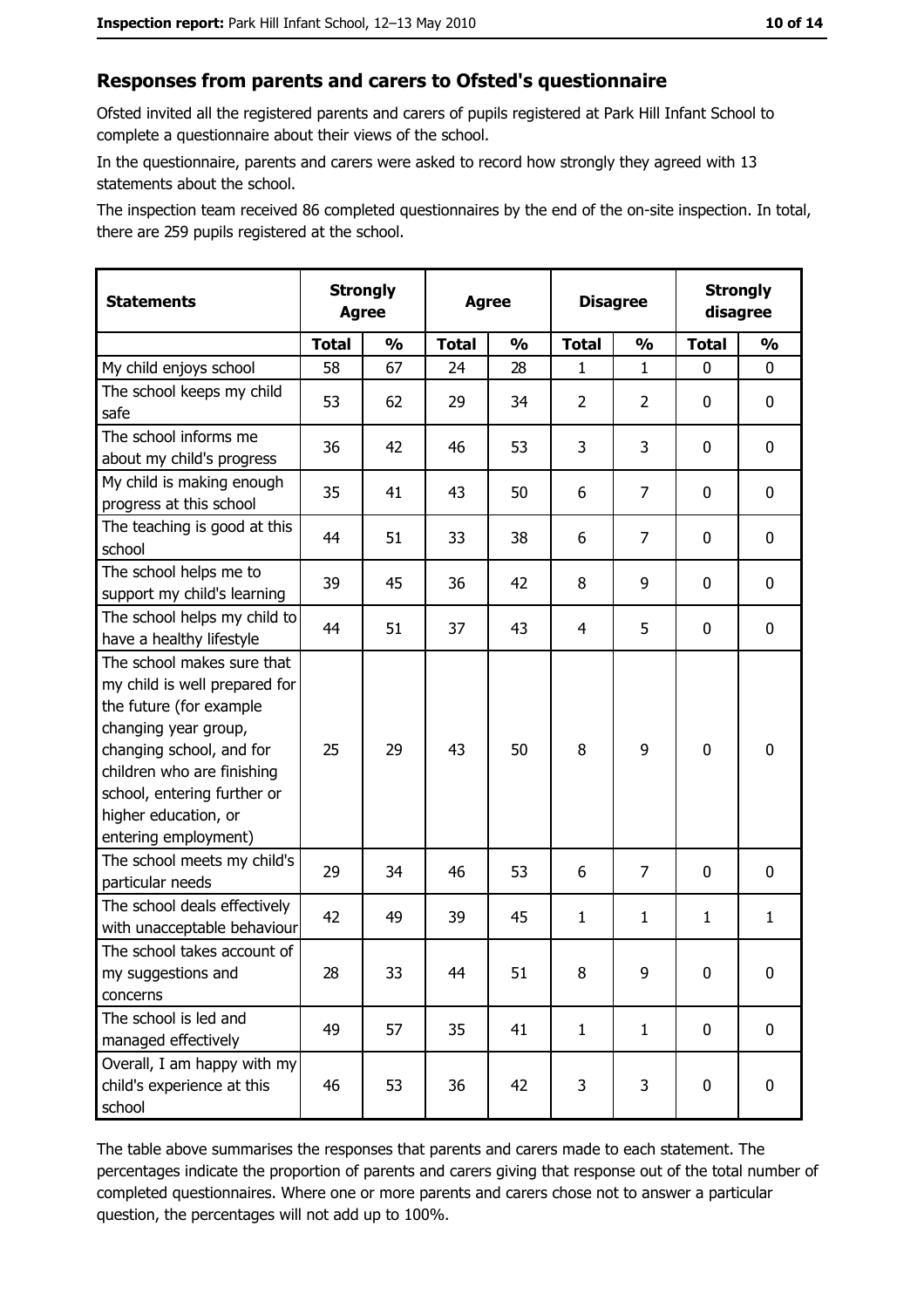## Glossary

| Grade   | <b>Judgement</b> | <b>Description</b>                                                                                                                                                                                                               |
|---------|------------------|----------------------------------------------------------------------------------------------------------------------------------------------------------------------------------------------------------------------------------|
| Grade 1 | Outstanding      | These features are highly effective. An oustanding<br>school provides exceptionally well for its pupils' needs.                                                                                                                  |
| Grade 2 | Good             | These are very positive features of a school. A school<br>that is good is serving its pupils well.                                                                                                                               |
| Grade 3 | Satisfactory     | These features are of reasonable quality. A satisfactory<br>school is providing adequately for its pupils.                                                                                                                       |
| Grade 4 | Inadequate       | These features are not of an acceptable standard. An<br>inadequate school needs to make significant<br>improvement in order to meet the needs of its pupils.<br>Ofsted inspectors will make further visits until it<br>improves. |

#### What inspection judgements mean

#### **Overall effectiveness of schools**

|                       | Overall effectiveness judgement (percentage of<br>schools) |      |                     |                   |
|-----------------------|------------------------------------------------------------|------|---------------------|-------------------|
| <b>Type of school</b> | <b>Outstanding</b>                                         | Good | <b>Satisfactory</b> | <b>Inadequate</b> |
| Nursery schools       | 51                                                         | 45   | 0                   | 4                 |
| Primary schools       | 6                                                          | 41   | 42                  | 10                |
| Secondary schools     | 8                                                          | 34   | 44                  | 14                |
| Sixth forms           | 10                                                         | 37   | 50                  | 3                 |
| Special schools       | 32                                                         | 38   | 25                  | 5                 |
| Pupil referral units  | 12                                                         | 43   | 31                  | 14                |
| All schools           | 9                                                          | 40   | 40                  | 10                |

New school inspection arrangements were introduced on 1 September 2009. This means that inspectors now make some additional judgements that were not made previously.

The data in the table above is for the period 1 September to 31 December 2009 and is the most recently published data available (see www.ofsted.gov.uk). Please note that the sample of schools inspected during the autumn term 2009 was not representative of all schools nationally, as weaker schools are inspected more frequently than good or outstanding schools.

Percentages are rounded and do not always add exactly to 100. Secondary school figures include those that have sixth forms, and sixth form figures include only the data specifically for sixth form inspection judgements.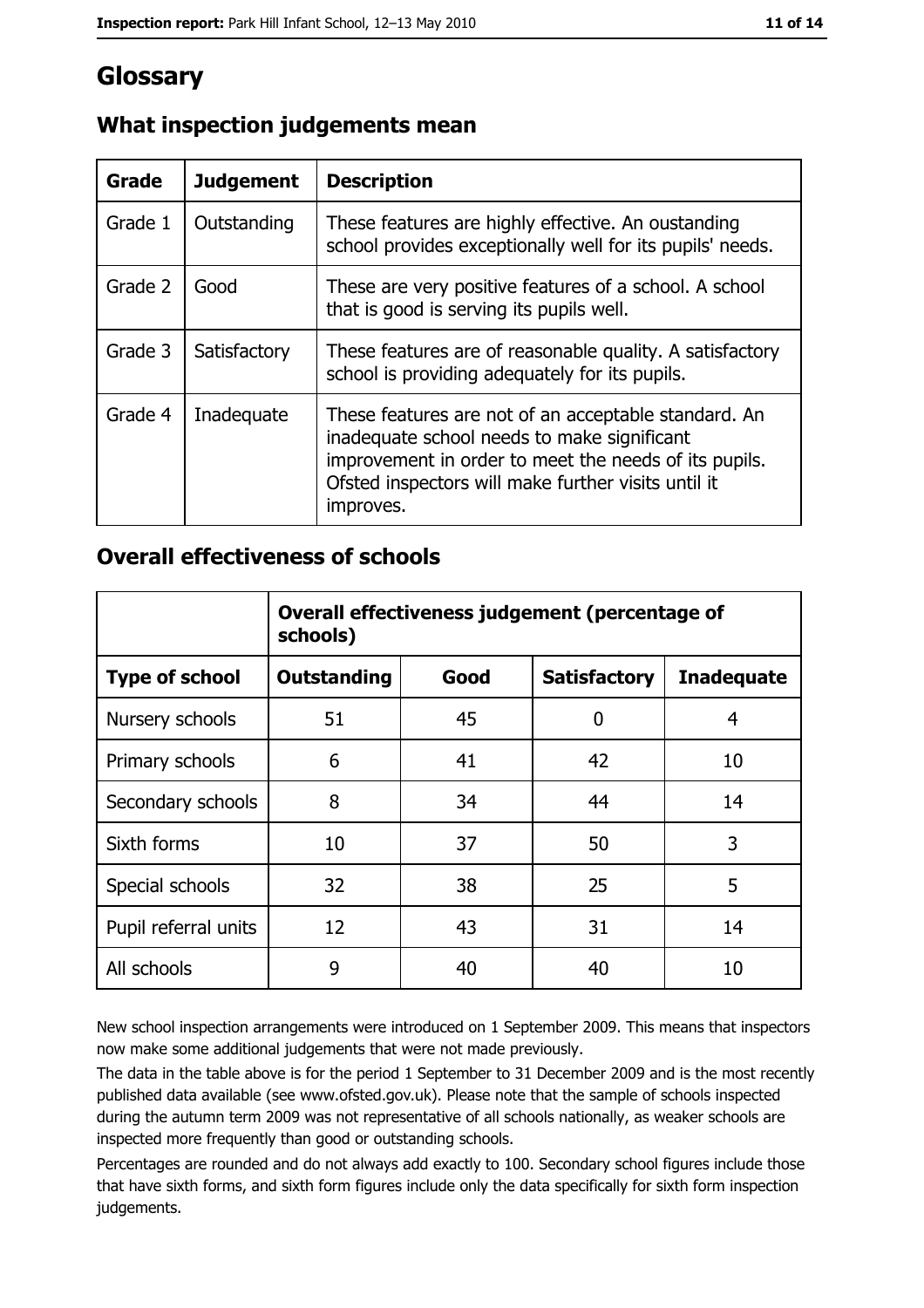## **Common terminology used by inspectors**

| Achievement:                  | the progress and success of a pupil in<br>their learning, development or training.                                                                                                                                                                                                                           |
|-------------------------------|--------------------------------------------------------------------------------------------------------------------------------------------------------------------------------------------------------------------------------------------------------------------------------------------------------------|
| Attainment:                   | the standard of the pupils' work shown by<br>test and examination results and in<br>lessons.                                                                                                                                                                                                                 |
| Capacity to improve:          | the proven ability of the school to<br>continue improving. Inspectors base this<br>judgement on what the school has<br>accomplished so far and on the quality of<br>its systems to maintain improvement.                                                                                                     |
| Leadership and management:    | the contribution of all the staff with<br>responsibilities, not just the headteacher,<br>to identifying priorities, directing and<br>motivating staff and running the school.                                                                                                                                |
| Learning:                     | how well pupils acquire knowledge,<br>develop their understanding, learn and<br>practise skills and are developing their<br>competence as learners.                                                                                                                                                          |
| <b>Overall effectiveness:</b> | inspectors form a judgement on a school's<br>overall effectiveness based on the findings<br>from their inspection of the school. The<br>following judgements, in particular,<br>influence what the overall effectiveness<br>judgement will be.                                                               |
|                               | The school's capacity for sustained<br>improvement.<br>Outcomes for individuals and groups<br>of pupils.<br>The quality of teaching.<br>The extent to which the curriculum<br>meets pupil's needs, including where<br>relevant, through partnerships.<br>The effectiveness of care, guidance<br>and support. |
| Progress:                     | the rate at which pupils are learning in<br>lessons and over longer periods of time. It<br>is often measured by comparing the<br>pupils' attainment at the end of a key<br>stage with their attainment when they<br>started.                                                                                 |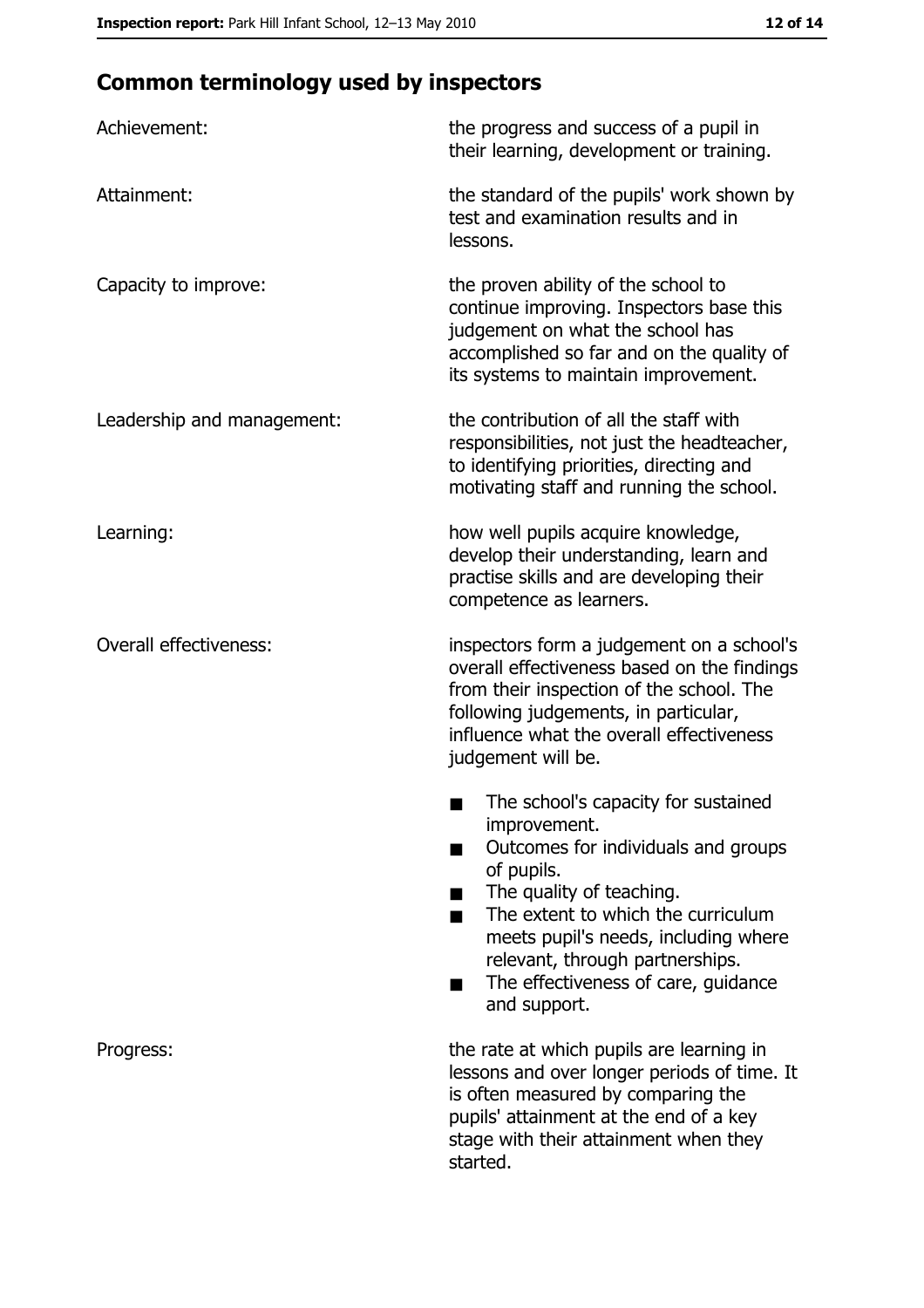This letter is provided for the school, parents and carers to share with their children. It describes Ofsted's main findings from the inspection of their school.



14 May 2010

Dear Pupils

Inspection of Park Hill Infant School, Croydon CR0 5NS

Thank you for making us so welcome when we visited your school recently and for helping us with the inspection. We really enjoyed talking to you, looking at your work and sharing your lessons.

We found that your school is excellent. These are just some of the things we liked about it.

- $\blacksquare$ You love being at school and you are doing very well in your lessons.
- Your behaviour is excellent and you all get on very happily together.  $\blacksquare$
- $\blacksquare$ You are always keen to learn and work hard on your own or with other people.
- You feel safe and secure at school.  $\blacksquare$
- You are very well looked after and you get extra help if you need it.  $\blacksquare$
- You enjoy lots of exciting things to do in and out of lessons.  $\blacksquare$
- The teachers and the headteacher are doing an excellent job and know how to  $\blacksquare$ make the school even better.

To help the school improve even more, this is what we have asked the school to do:

- make sure that you all come to school every day and on time  $\blacksquare$
- give the children in the Reception classes more space to work outside.  $\blacksquare$

You can help by making sure that you always come to school unless you are ill. You are very lucky to go to such a lovely school, and I hope that you carry on enjoying yourselves at school. I'm sure you will!

Yours sincerely

Jane Chesterfield

Lead inspector